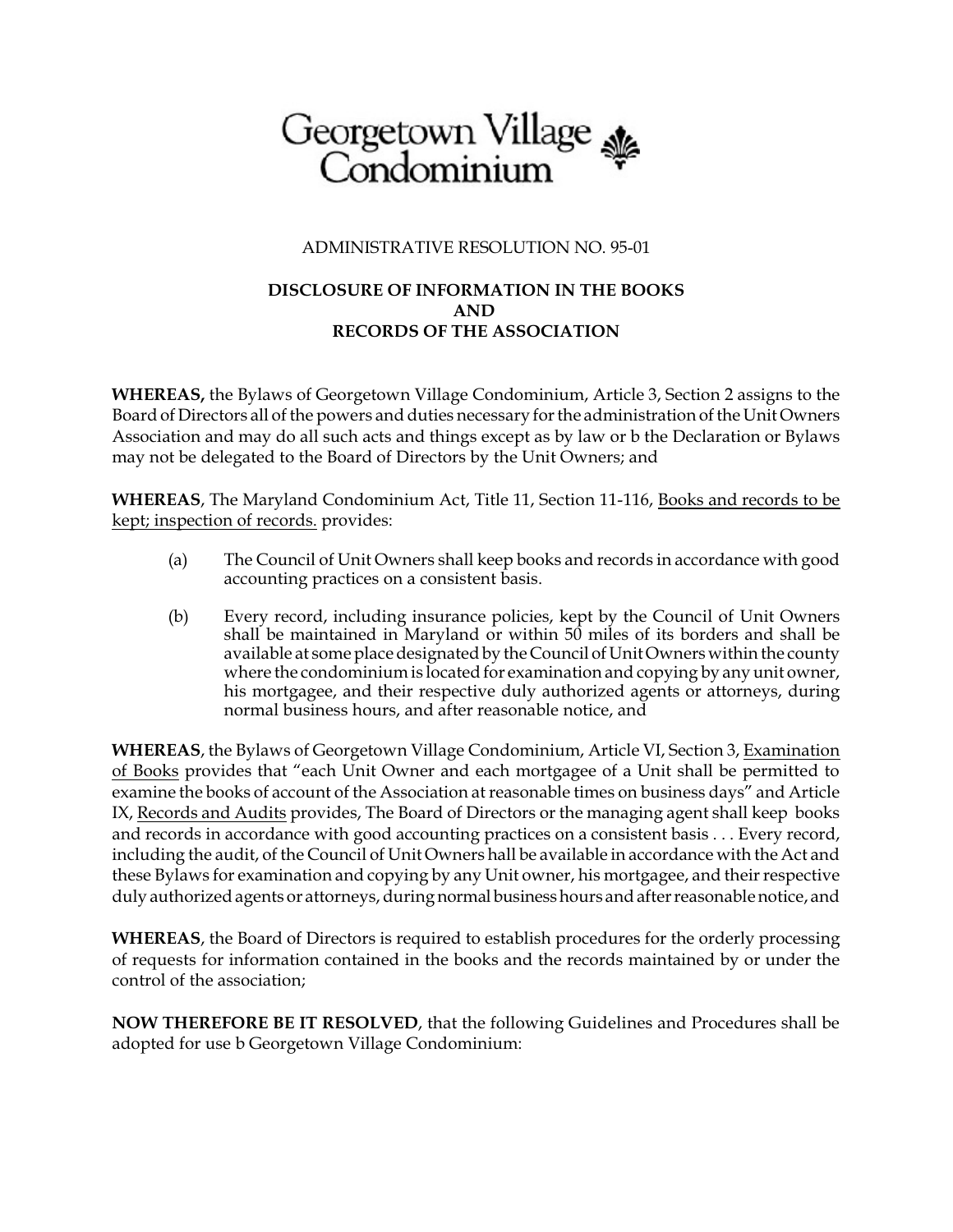### A. **General Matters**

Requests by unit owners to inspect documents, correspondence, books and records, including financial records (hereafter collectively referred to as "documents") of the Association shall apply only to those documents maintained by the Association and/or its agents, in the ordinary course of business of the Association.

- 1. Only documents which are under the direct custody and/or control of the Association at the time the request for inspection shall be made available.
- 2. Information and/or documents not maintained in the ordinary coure of business, or in specific formats requested by unit owners, will only be provided to the extent deemed reasonably and/or economically feasible by the Managing Agent, unless otherwise directed by the Board of Directors.
- 3. Requests for inspection of documents pertaining to legal matters shall be directed to the President of the Association, and/or the Community Association Manager employed by the Association's Managing Agent. In the interest of preserving any attorney-client, privileges of the Association, copies of correspondence, memorandum, and/or any documents related to ongoing litigation, including copies of pleadings, may be made available for inspection by unit owners only after receiving clearance to do so by the Association's attorney.

#### B. **Requesting Documents**

Authorized persons seeking inspection of documents must complete the form attached hereto as "Exhibit A", and specify or describe in as much detail as possible the nature of the document(s) to be inspected. Such request form shall be directed to the Community Association Manager designated by the Managing Agent, unless otherwise provided for by the Board of Directors. The Community Association Manager will attempt to ascertain and identify the item(s) requested for inspection, and arrange a mutually agreeable date and time at which the item(s) will be produced. Requested documents shall be made available for inspection during normal business hours, at the Association's Site Office, or the offices of the Managing Agent, at the option of the person requesting such inspection.

- 1. Authorized persons seeking copies of documents shall be charged \$.10 per page for each copy desired, plus any additional disbursements incurred by the Association in complying with said Request, including, as applicable, overtime costs of Association and/or Managing Agent personnel.
- 2. Current Board members and association officers will be provided copies free of charge to the extend the association, itself, does not incur any copying or other charges. Current committee chairpersons also will be provided copies of documents found by the Board of Directors to be relevant to their committee work free of charge. Charges and/or disbursements incurred b the Association, however, will be passed to the requesting party, regardless of status, unless previously waived by the Board of Directors.

**Adopted by Board of Directors February 28, 1995**